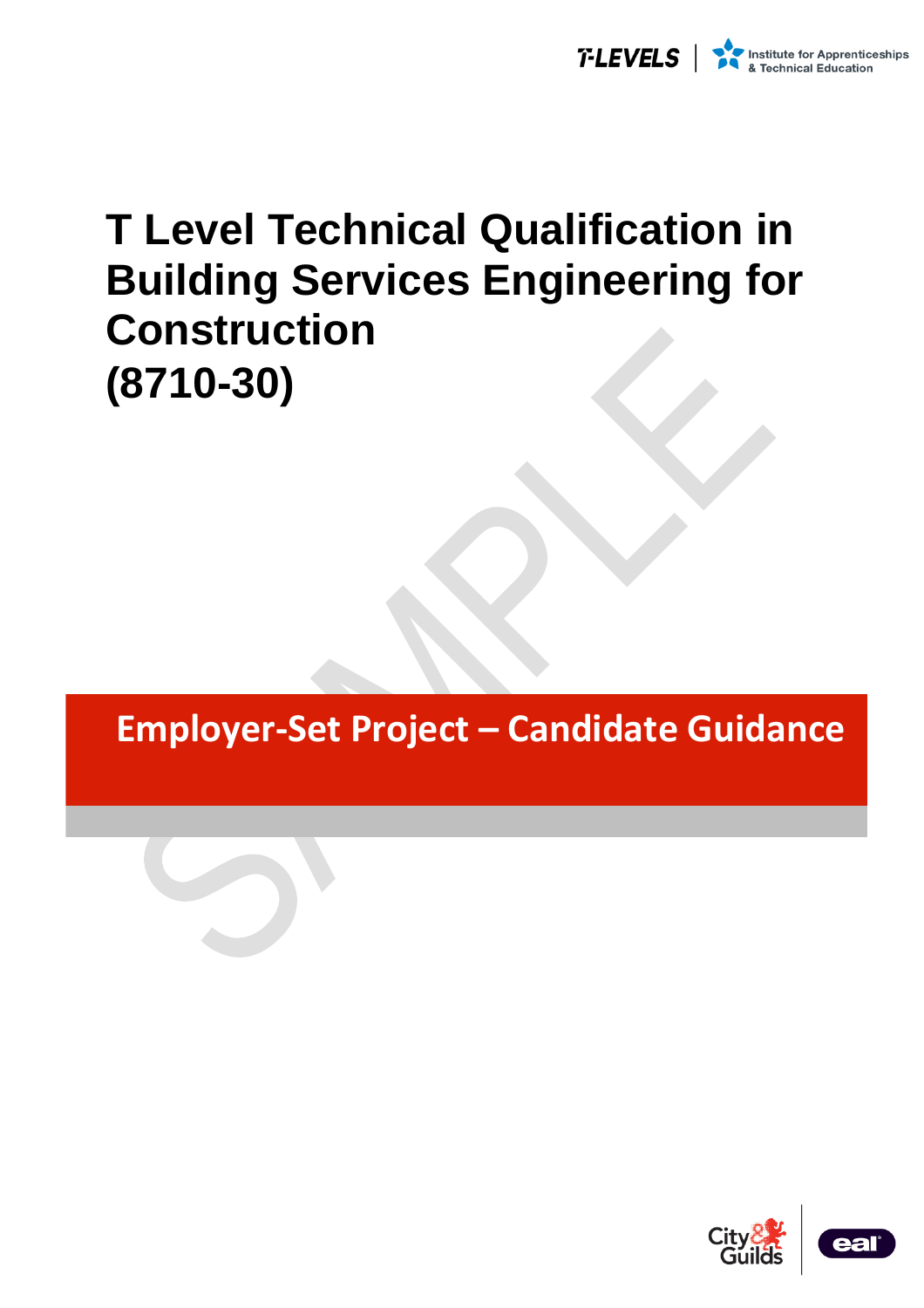# **Employer-Set Project introduction**

The Employer-Set Project is an assessment, made up of a number of tasks, which will assess the knowledge and skills you have learnt as part of the 'Core' element of your T Level.

Each project is developed together with employers in the industry to reflect realistic types of developments, activities and challenges.

All the tasks relate to the same Employer-Set Project brief and tender specification in the following order:

| <b>Task</b> |                                      | What will you be doing?                                                                                                                                                                                                                                | <b>Timings</b>          | <b>Marks</b> |
|-------------|--------------------------------------|--------------------------------------------------------------------------------------------------------------------------------------------------------------------------------------------------------------------------------------------------------|-------------------------|--------------|
| 1.1         | Research                             | You will conduct research in relation to the<br>project brief and tender specification, make<br>notes and record your findings.                                                                                                                        | 3 hours                 | 9            |
| 1.2         | Report                               | Using the results of your research from task 1.1,<br>and the knowledge and skills you have been<br>taught, you will write a report in relation to the<br>project brief and tender specification.                                                       | 6 hours                 | 26           |
| 1.3         | Project plan                         | Using the details within the project brief and<br>tender specification, you will produce a short<br>programme of work plan and supporting<br>statement.                                                                                                | 3 hours                 | 24           |
| 1.4         | Presentation                         | You will present the findings of your report from<br>task 1.2 to your tutor, as if they were a client.                                                                                                                                                 | $2\frac{1}{2}$<br>hours | 18           |
| 2.1         | Collaborative<br>problem-<br>solving | Working in small groups with one or two of your<br>classmates, you will discuss and work through a<br>problem relating to the project brief and tender<br>specification. You will then have to communicate<br>your solution to the problem in writing. | $1\frac{1}{2}$<br>hours | 15           |
| 2.2         | Evaluation                           | You will review how the project has gone and<br>how your work met the requirements of the brief.                                                                                                                                                       | 1 hour                  | 8            |

As all the tasks relate to the project brief and tender specification, it is really important that you read it carefully and fully **before you start each task**.

The Employer-Set Project is a formal assessment that you will be marked and graded on. You will be marked on the quality and accuracy of the written work you produce. It is therefore important that you carry out your work to the highest standard you can. How well

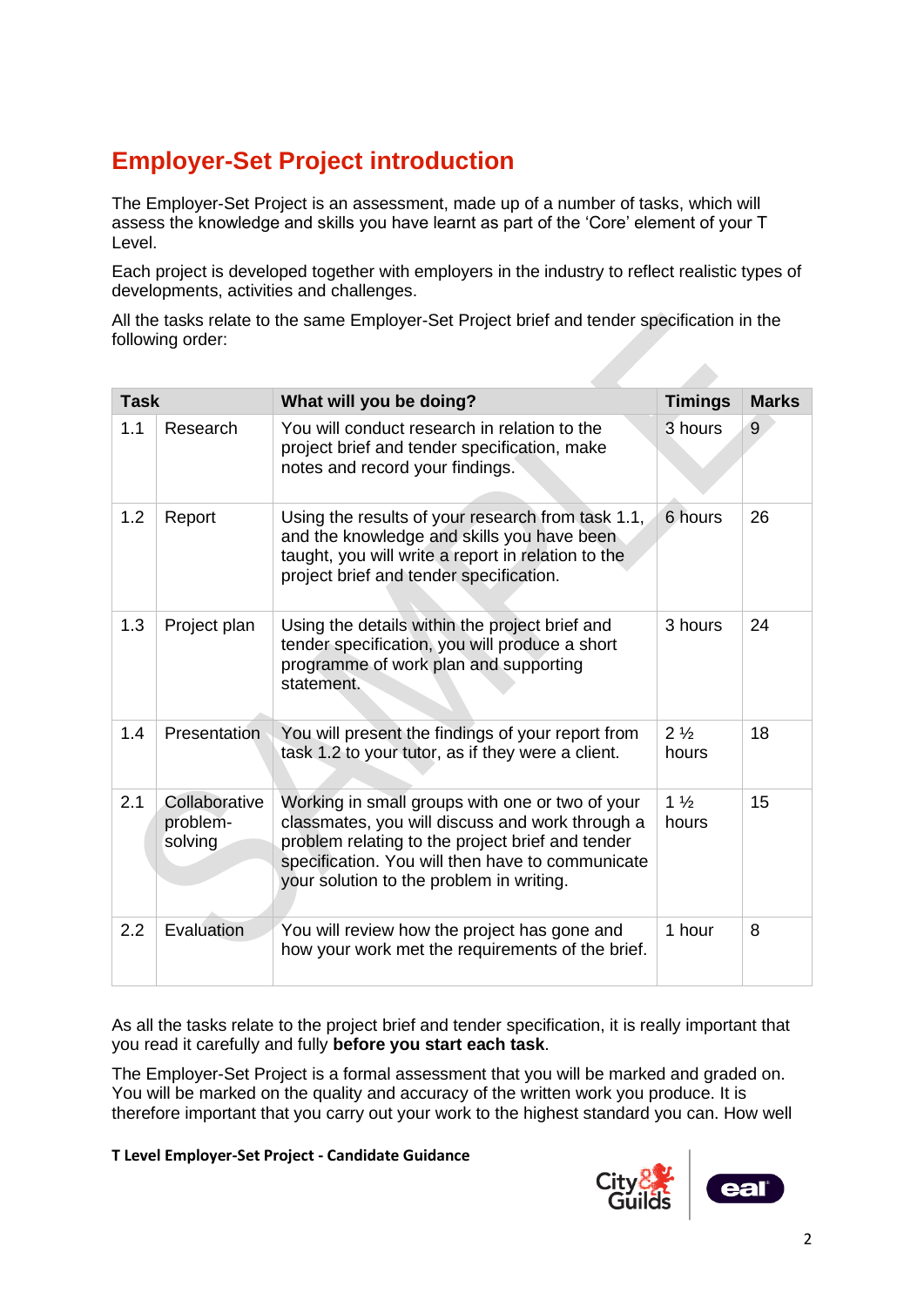you know and understand the subject, and how you have used your knowledge to complete the project must be clear to the marker. This means you should explain your thinking and how/why you have made your decisions within your written work e.g. as part of your planning, reflections, or evaluations.

## **Maths, English and digital skills**

As you complete the tasks within the project you will generate evidence of your maths, English and digital skills as follows;

| Task 1.1 Research     | Digital skills                    |  |  |
|-----------------------|-----------------------------------|--|--|
| Task 1.2 Report       | Maths, English and digital skills |  |  |
| Task 1.3 Project plan | Maths skills                      |  |  |
| Task 1.4 Presentation | English skills                    |  |  |
| Task 2.2 Evaluation   | English skills                    |  |  |

Demonstration of these skills will contribute towards the overall marking of your project. (NB Task 2.1 Collaborative problem-solving does not directly contribute to generating evidence of maths, English or digital skills)

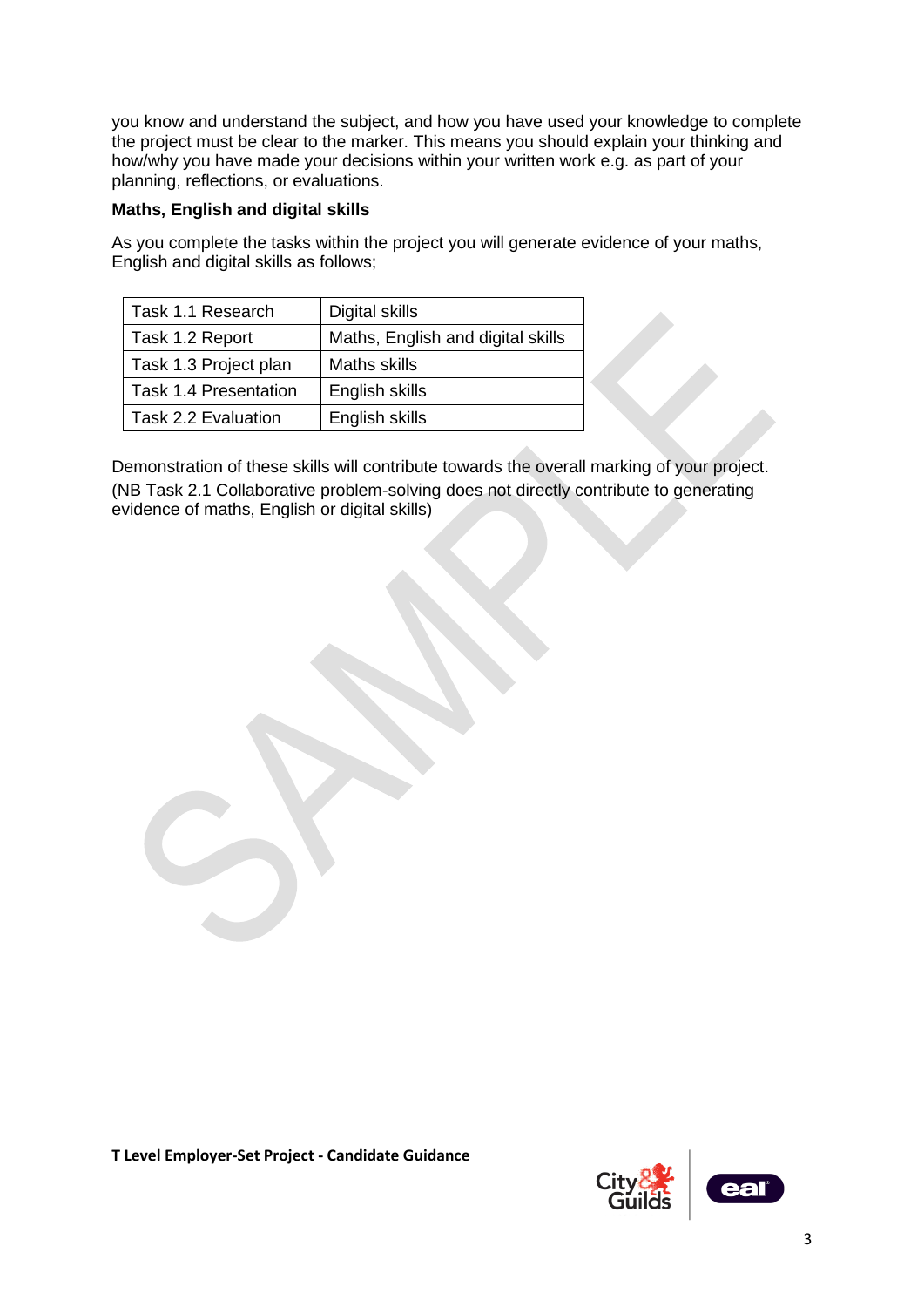# **General guidance for candidates**

## **Plagiarism**

Plagiarism is the failure to acknowledge sources properly and/or the submission of another person's work as if it were your own. Plagiarism is not allowed in this project.

This is an assessment of your abilities, so the work submitted must be all your own and carried out under the conditions stated. You will be asked to sign a declaration that you have not had any help with the project.

Where research is allowed, your tutor must be able to identify which work you have done yourself, and what you have found from other sources. It is therefore important to make sure you acknowledge sources used and clearly reference any information taken from them.

### **Guidance and feedback**

There are some rules around how much guidance and feedback your tutor can provide as part of completing the project. Your tutor is allowed to give you some help understanding the instructions if necessary, but they will record any other guidance you need, this will be considered during marking and may reduce your mark. If significant clarification and guidance is provided by your tutor this may be recorded and considered as part of the marking process.

### **Timings and planning**

Each task has an allocated duration – you will have to plan your work so you can complete the task within the time allowed. You should take care to make sure you have divided the time available between parts of the task appropriately. If you are not sure how much time you have, check and clarify this with your tutor.

When working under supervised conditions for longer sessions, your tutor will advise you on how breaks can be facilitated.

If you have a good reason for needing more time, you will need to explain the reasons to your tutor.

### **Presentation of work**

Presentation of work must be neat, legible and appropriate to the task.

You should make sure that each piece of evidence including any forms are clearly labelled with your name.

All electronic files must be given a clear file name that allows your tutor to identify it as your work.

You should consider using a consistent, clear file naming convention across all the pieces of evidence you generate for submission.

Written work may be word processed or handwritten unless stated otherwise.

Any sketches/drawings should be neat and tidy, to scale and annotated appropriately.



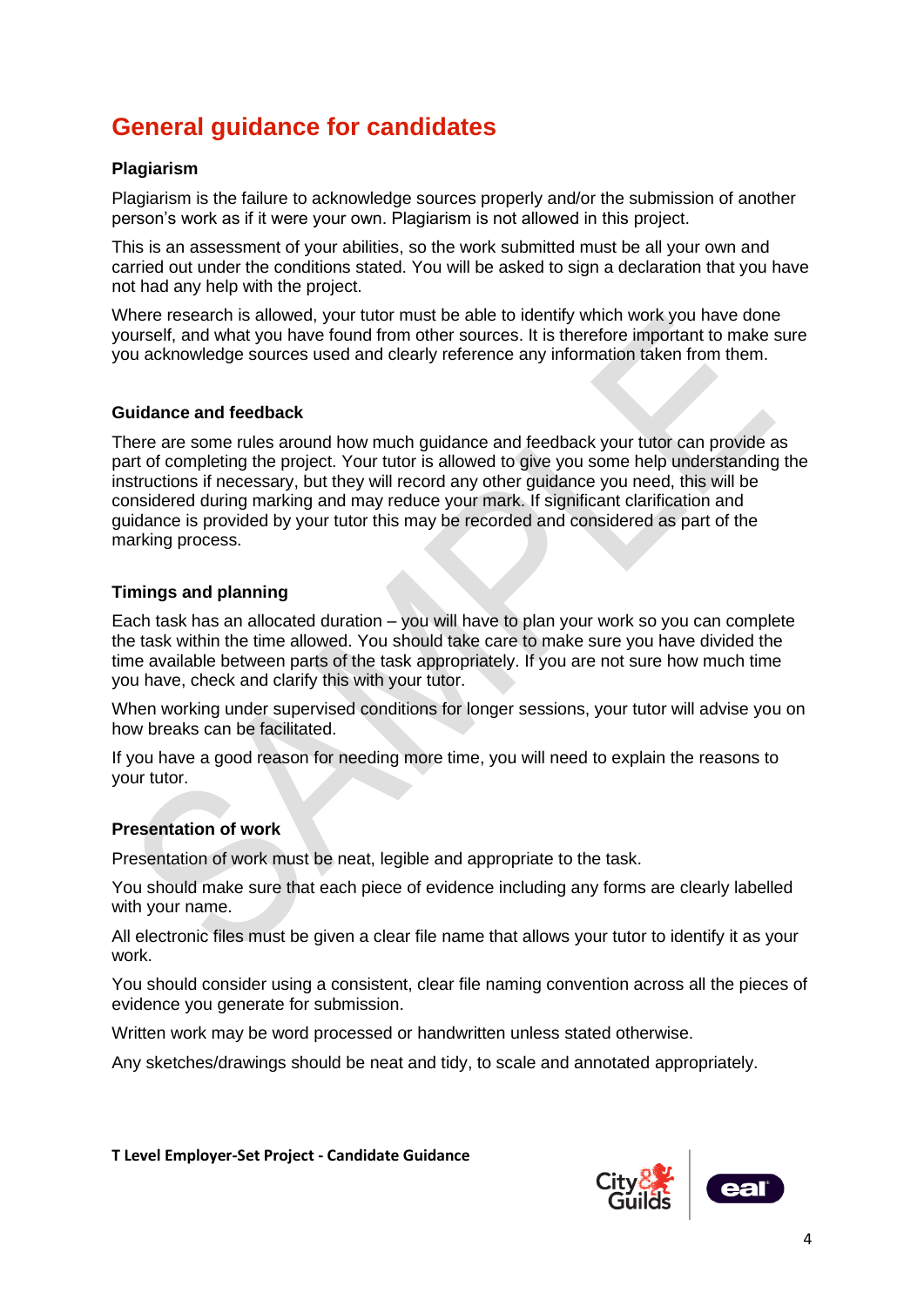Any calculations should be set out clearly, with all working shown, as well as any assumptions made. You should use appropriate units at all times, and answers must be expressed to a degree of accuracy, consistent with the requirements of the project.